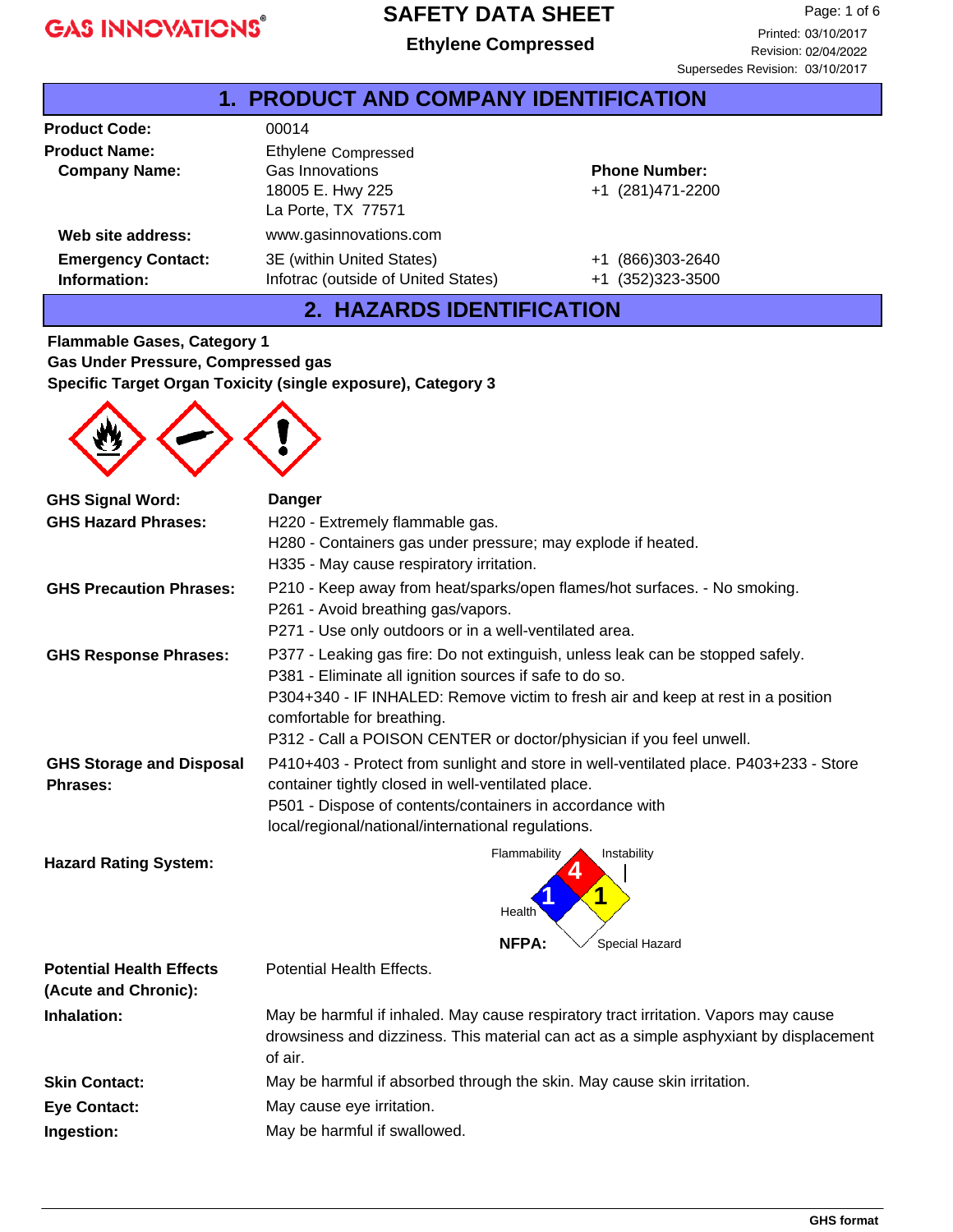#### **SAFETY DATA SHEET**

**Ethylene Ethylene Compressed** Printed: 03/10/2017

Supersedes Revision: 03/10/2017

| <b>3. COMPOSITION/INFORMATION ON INGREDIENTS</b>                                                                                                                                                                                                                   |                                                                       |                                                                                                                                                                                                                                                                                                                                                                                                                                                                                |                                                                     |  |  |  |
|--------------------------------------------------------------------------------------------------------------------------------------------------------------------------------------------------------------------------------------------------------------------|-----------------------------------------------------------------------|--------------------------------------------------------------------------------------------------------------------------------------------------------------------------------------------------------------------------------------------------------------------------------------------------------------------------------------------------------------------------------------------------------------------------------------------------------------------------------|---------------------------------------------------------------------|--|--|--|
| CAS#                                                                                                                                                                                                                                                               |                                                                       | <b>Hazardous Components (Chemical Name)</b>                                                                                                                                                                                                                                                                                                                                                                                                                                    | <b>Concentration</b>                                                |  |  |  |
| 74-85-1                                                                                                                                                                                                                                                            | Ethylene                                                              |                                                                                                                                                                                                                                                                                                                                                                                                                                                                                | 100 %                                                               |  |  |  |
|                                                                                                                                                                                                                                                                    | <b>4. FIRST AID MEASURES</b>                                          |                                                                                                                                                                                                                                                                                                                                                                                                                                                                                |                                                                     |  |  |  |
| <b>Emergency and First Aid</b><br><b>Procedures:</b>                                                                                                                                                                                                               |                                                                       |                                                                                                                                                                                                                                                                                                                                                                                                                                                                                |                                                                     |  |  |  |
| In Case of Inhalation:<br>If breathed in, move person into fresh air. If not breathing give artificial respiration.<br>Consult a physician.                                                                                                                        |                                                                       |                                                                                                                                                                                                                                                                                                                                                                                                                                                                                |                                                                     |  |  |  |
| In Case of Skin Contact:                                                                                                                                                                                                                                           |                                                                       |                                                                                                                                                                                                                                                                                                                                                                                                                                                                                | Wash off with soap and plenty of water. Consult a physician.        |  |  |  |
| In Case of Eye Contact:                                                                                                                                                                                                                                            |                                                                       | Immediately flush eyes with plenty of water for at I east 15 minutes. Hold eyelids apart<br>and flush eyes with plenty of water. After initial flushings, remove any contact lenses<br>and continue flushing for at least 15 minutes. Have eyes examined and tested by<br>medical personnel.                                                                                                                                                                                   |                                                                     |  |  |  |
| In Case of Ingestion:                                                                                                                                                                                                                                              |                                                                       | Not expected to be a primary route of exposure. Do NOT induce vomiting. Never give<br>anything by mouth to an unconscious person. Rinse mouth with water. Consult a<br>physician.                                                                                                                                                                                                                                                                                              |                                                                     |  |  |  |
| <b>Signs and Symptoms Of</b><br><b>Exposure:</b>                                                                                                                                                                                                                   |                                                                       | Nausea. Dizziness. Headache. Narcosis.                                                                                                                                                                                                                                                                                                                                                                                                                                         |                                                                     |  |  |  |
| Note to Physician:<br>Consult a physician. Show this safety data sheet to the doctor in attendance.                                                                                                                                                                |                                                                       |                                                                                                                                                                                                                                                                                                                                                                                                                                                                                |                                                                     |  |  |  |
|                                                                                                                                                                                                                                                                    |                                                                       |                                                                                                                                                                                                                                                                                                                                                                                                                                                                                | <b>5. FIRE FIGHTING MEASURES</b>                                    |  |  |  |
| <b>Flash Pt:</b>                                                                                                                                                                                                                                                   |                                                                       | -136 C (-213 F)                                                                                                                                                                                                                                                                                                                                                                                                                                                                | Method Used: Unknown                                                |  |  |  |
| <b>Explosive Limits:</b>                                                                                                                                                                                                                                           |                                                                       | LEL: $2.7\%$ (V)                                                                                                                                                                                                                                                                                                                                                                                                                                                               | UEL: 36 %(V)                                                        |  |  |  |
|                                                                                                                                                                                                                                                                    | 450 C (842 F)<br><b>Autoignition Pt:</b>                              |                                                                                                                                                                                                                                                                                                                                                                                                                                                                                |                                                                     |  |  |  |
| Suitable Extinguishing Media: Stop the flow of gas. IF the flow cannot be stopped, let the fire burn out while cooling the<br>cylinder and the surrounding areas using a water spray. Use water spray, dry chemical,<br>carbon dioxide, or alcohol-resistant foam. |                                                                       |                                                                                                                                                                                                                                                                                                                                                                                                                                                                                |                                                                     |  |  |  |
|                                                                                                                                                                                                                                                                    | <b>Fire Fighting Instructions:</b>                                    | Personnel may have to wear approach-type protective suits and positive pressure<br>self-contained breathing apparatus. Firefighters' turnout gear may be inadequate.<br>Cylinders exposed to fire may rupture with violent force. Extinguishing surrounding fire<br>and keep cylinders cool by applying water from a maximum possible distance with a<br>water spray. Flammable gases may spread from a spill after the fire is extinguished and<br>be subject to re-ignition. |                                                                     |  |  |  |
| <b>Hazards:</b>                                                                                                                                                                                                                                                    | <b>Flammable Properties and</b>                                       | High temperatures and fire conditions can result in the formation of carbon monoxide<br>and carbon dioxide.                                                                                                                                                                                                                                                                                                                                                                    |                                                                     |  |  |  |
| <b>6. ACCIDENTAL RELEASE MEASURES</b>                                                                                                                                                                                                                              |                                                                       |                                                                                                                                                                                                                                                                                                                                                                                                                                                                                |                                                                     |  |  |  |
| <b>Protective Precautions,</b><br><b>Protective Equipment and</b><br><b>Emergency Procedures:</b>                                                                                                                                                                  |                                                                       |                                                                                                                                                                                                                                                                                                                                                                                                                                                                                | Use proper personal protective equipment as indicated in Section 8. |  |  |  |
| <b>Material Is Released Or</b>                                                                                                                                                                                                                                     | <b>Environmental Precautions:</b><br><b>Steps To Be Taken In Case</b> | Prevent further leakage or spillage if safe to do so. Do not let product enter drains.<br>Remove all sources of ignition. Evacuate personnel to safe areas. Ensure adequate<br>ventilation. Avoid breathing vapors, mist or gas. Beware of vapours accumulating to form                                                                                                                                                                                                        |                                                                     |  |  |  |
| Spilled:                                                                                                                                                                                                                                                           |                                                                       |                                                                                                                                                                                                                                                                                                                                                                                                                                                                                | explosive concentrations. Vapours can accumulate in low areas.      |  |  |  |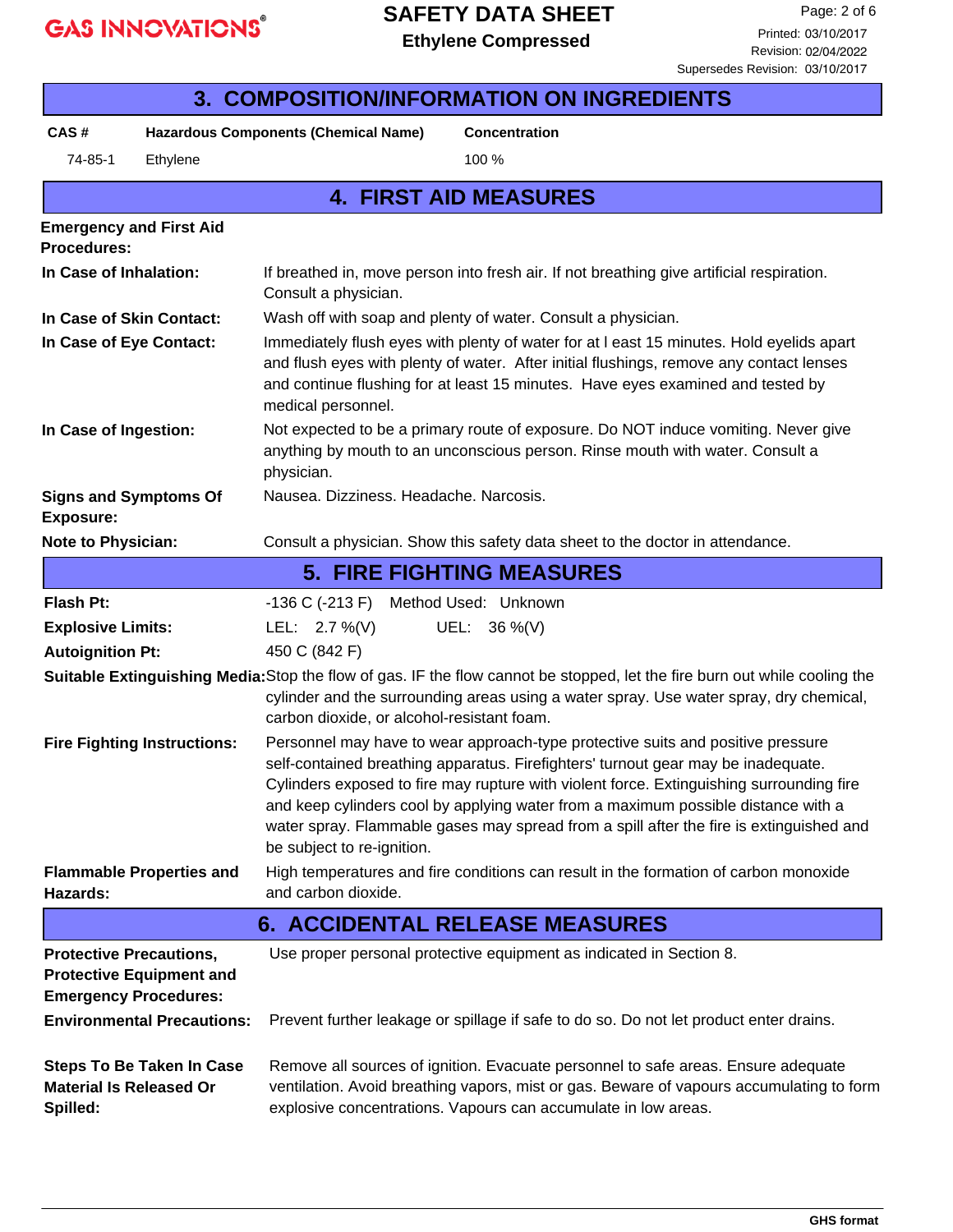# **SAFETY DATA SHEET**

**Ethylene Ethylene Compressed** Printed: 03/10/2017

| <b>7. HANDLING AND STORAGE</b>                 |                                                                                                                                                                                                                                                                                                                                                                                                                                                                                                                                                                                                                                                                                                                                                                                                                                                                                                                                                                                                                                                                           |  |  |
|------------------------------------------------|---------------------------------------------------------------------------------------------------------------------------------------------------------------------------------------------------------------------------------------------------------------------------------------------------------------------------------------------------------------------------------------------------------------------------------------------------------------------------------------------------------------------------------------------------------------------------------------------------------------------------------------------------------------------------------------------------------------------------------------------------------------------------------------------------------------------------------------------------------------------------------------------------------------------------------------------------------------------------------------------------------------------------------------------------------------------------|--|--|
| <b>Precautions To Be Taken in</b><br>Handling: | Avoid inhalation of vapor or mist. Keep away from heat, sparks and flame. Keep away<br>from sources of ignition - No smoking. Use spark-proof tools and explosion proof<br>equipment. Use in a closed system. Secure the cylinder to prevent it from falling or being<br>knocked over. Leak check the lines and equipment. Have an emergency plan covering<br>steps to be taken in the event of an accidental release.                                                                                                                                                                                                                                                                                                                                                                                                                                                                                                                                                                                                                                                    |  |  |
|                                                | Wear leather safety gloves and safety shoes when handling cylinders. Protect cylinders<br>from physical damage; do not drag, roll, slide or drop. While moving cylinder, always<br>keep in place removable valve cover. Never attempt to lift a cylinder by its cap; the cap<br>is intended solely to protect the valve. When moving cylinders, even for short distances,<br>use a cart (trolley, hand truck, etc.) designed to transport cylinders. Never insert an<br>object (e.g., wrench, screwdriver, pry bar) into cap openings; doing so may damage the<br>valve and cause a leak. Use an adjustable strap wrench to remove over-tight or rusted<br>caps. Slowly open the valve. If the valve is hard to open, discontinue use and contact<br>your supplier. Close the container valve after each use; keep closed even when empty.<br>Never apply flame or localized heat directly to any part of the container. High<br>temperatures may damage the container and could cause the pressure relief device to<br>fail prematurely, venting the container contents. |  |  |
| <b>Precautions To Be Taken in</b><br>Storing:  | Cylinders should be stored and used in dry, well-ventilated areas away from sources of<br>heat or ignition. Store away from oxidizers. Protect containers against damage.                                                                                                                                                                                                                                                                                                                                                                                                                                                                                                                                                                                                                                                                                                                                                                                                                                                                                                 |  |  |
| <b>Other Precautions:</b>                      | When handling product under pressure, use piping and equipment adequately designed<br>to withstand the pressures to be encountered. Never work on a pressurized system. Use<br>a back flow preventive device in the piping. Gases can cause rapid suffocation because<br>of oxygen deficiency; store and use with adequate ventilation. If a leak occurs, close the<br>container valve and blow down the system in a safe and environmentally correct manner<br>in compliance with all international, federal/national, state/provincial, and local laws; then<br>repair the leak. Never place a container where it may become part of an electrical circuit.                                                                                                                                                                                                                                                                                                                                                                                                             |  |  |

#### **8. EXPOSURE CONTROLS/PERSONAL PROTECTION**

| CAS#                                               | <b>Partial Chemical Name</b>      |                                                                                                                                                                                                                                                                                                                                      | <b>OSHA TWA</b>                                                                                                                                                              | <b>ACGIH TWA</b>                    | <b>Other Limits</b> |  |  |
|----------------------------------------------------|-----------------------------------|--------------------------------------------------------------------------------------------------------------------------------------------------------------------------------------------------------------------------------------------------------------------------------------------------------------------------------------|------------------------------------------------------------------------------------------------------------------------------------------------------------------------------|-------------------------------------|---------------------|--|--|
| 74-85-1                                            | Ethylene                          |                                                                                                                                                                                                                                                                                                                                      | No data.                                                                                                                                                                     | TLV: Simple asphyxiant ppm No data. |                     |  |  |
| <b>Respiratory Equipment</b><br>(Specify Type):    |                                   | No special respiratory protection equipment is required with adequate ventilation. Where<br>protection is desired, use multi-purpose combination (US) or type ABEK (EN 14387)<br>respirator cartridges. Use respirators and components tested and approved under<br>appropriate government standards such as NIOSH (US) or CEN (EU). |                                                                                                                                                                              |                                     |                     |  |  |
| <b>Eye Protection:</b>                             |                                   | Face shield and safety glasses.                                                                                                                                                                                                                                                                                                      |                                                                                                                                                                              |                                     |                     |  |  |
| <b>Protective Gloves:</b>                          |                                   | possible.                                                                                                                                                                                                                                                                                                                            | Wear neoprene gloves during cylinder change out or wherever contact with product is                                                                                          |                                     |                     |  |  |
|                                                    | <b>Other Protective Clothing:</b> |                                                                                                                                                                                                                                                                                                                                      | Wear metatarsal shoes for cylinder handling, and protective clothing where needed.                                                                                           |                                     |                     |  |  |
| <b>Engineering Controls</b><br>(Ventilation etc.): |                                   |                                                                                                                                                                                                                                                                                                                                      | Use explosion-proof ventilation equipment. Facilities storing or utilizing this material<br>should be equipped with an eyewash facility, and a safety shower is recommended. |                                     |                     |  |  |
| <b>Practices:</b>                                  | Work/Hygienic/Maintenance         |                                                                                                                                                                                                                                                                                                                                      | Handle in accordance with good industrial hygiene and safety practice. Wash hands<br>before breaks and at the end of workday.                                                |                                     |                     |  |  |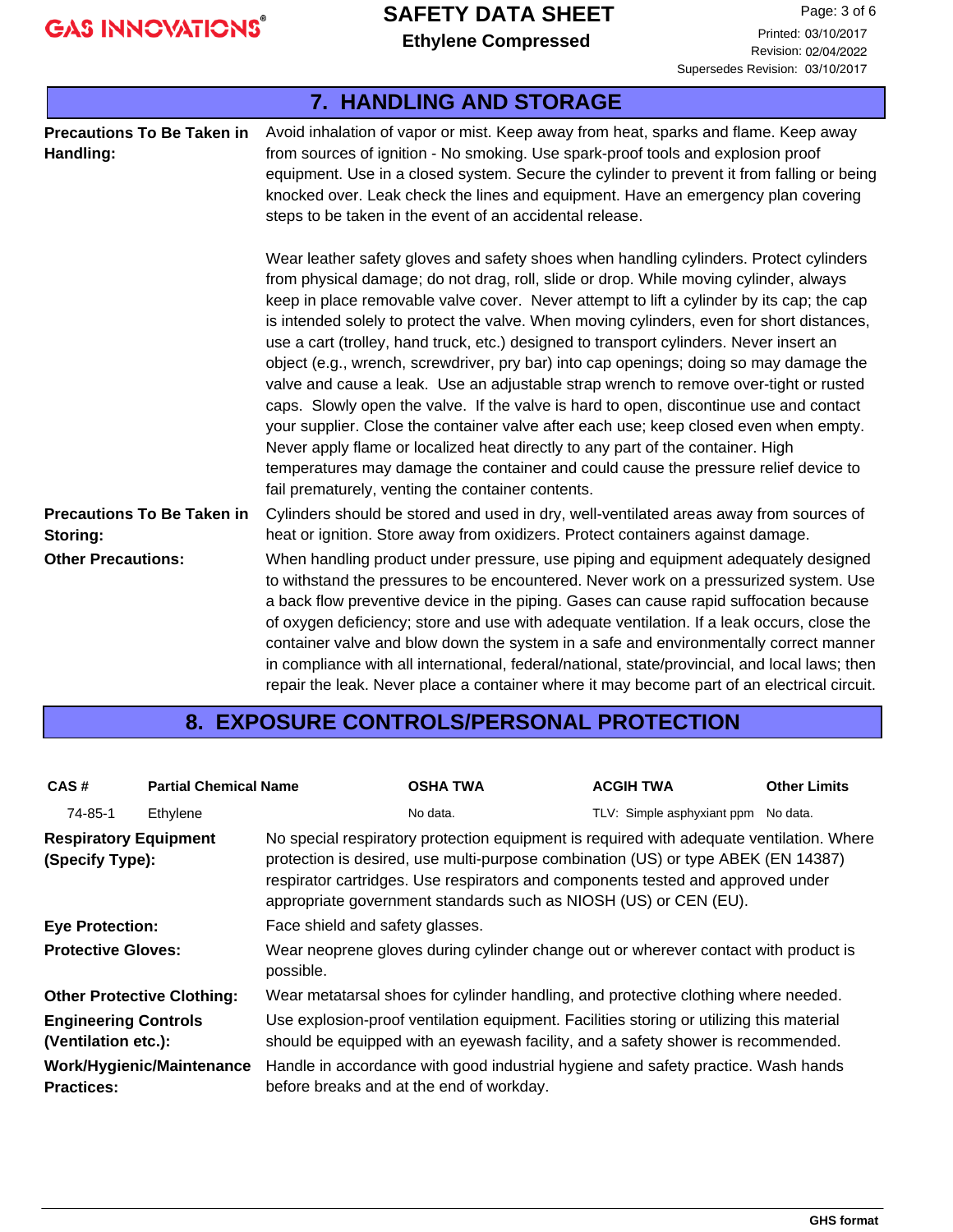#### **SAFETY DATA SHEET**

|                                 | 9. PHYSICAL AND CHEMICAL PROPERTIES                                                                                       |
|---------------------------------|---------------------------------------------------------------------------------------------------------------------------|
| <b>Physical States:</b>         | [X] Gas<br>[ ] Liquid<br>[ ] Solid                                                                                        |
| <b>Appearance and Odor:</b>     | Appearance: colorless.                                                                                                    |
|                                 | Odor: sweetish odor.                                                                                                      |
| <b>Freezing Point:</b>          | -169 C (-272 F)                                                                                                           |
| <b>Boiling Point:</b>           | $-104$ C ( $-155$ F)                                                                                                      |
| <b>Autoignition Pt:</b>         | 450 C (842 F)                                                                                                             |
| Flash Pt:                       | $-136$ C ( $-213$ F)<br>Method Used: Unknown                                                                              |
| <b>Explosive Limits:</b>        | LEL: $2.7\%$ (V)<br>UEL:<br>36 %(V)                                                                                       |
| Specific Gravity (Water = 1):   | 1.26<br>0 C (32.0 F)<br>at                                                                                                |
| Density:                        | <b>NA</b>                                                                                                                 |
| Vapor Pressure (vs. Air or      | 40,432 MBAR at -1.5 C (29.3 F)                                                                                            |
| mm Hg):                         |                                                                                                                           |
| Vapor Density (vs. Air = 1):    | 1.0                                                                                                                       |
| <b>Evaporation Rate:</b>        | <b>NA</b>                                                                                                                 |
| <b>Solubility in Water:</b>     | Negligible                                                                                                                |
| <b>Saturated Vapor</b>          | <b>NA</b>                                                                                                                 |
| <b>Concentration:</b>           |                                                                                                                           |
| <b>Viscosity:</b>               | <b>NA</b>                                                                                                                 |
| pH:                             | NA.                                                                                                                       |
| <b>Percent Volatile:</b>        | No data.                                                                                                                  |
|                                 | <b>10. STABILITY AND REACTIVITY</b>                                                                                       |
| Stability:                      | Unstable [ ]<br>Stable [X]                                                                                                |
| <b>Conditions To Avoid -</b>    | Heat, flames and sparks. High pressure.                                                                                   |
| Instability:                    |                                                                                                                           |
|                                 | Incompatibility - Materials To Strong oxidizing agents, carbontetrachloride, chlorine, Copper, Polymerization initiators. |
| Avoid:                          |                                                                                                                           |
|                                 | Hazardous Decomposition Or High temperatures and fire conditions can result in the formation of carbon monoxide           |
| <b>Byproducts:</b>              | and carbon dioxide.                                                                                                       |
| <b>Possibility of Hazardous</b> | Will occur $[X]$<br>Will not occur [ ]                                                                                    |
| <b>Reactions:</b>               |                                                                                                                           |
| <b>Conditions To Avoid -</b>    | No data available.                                                                                                        |
| <b>Hazardous Reactions:</b>     |                                                                                                                           |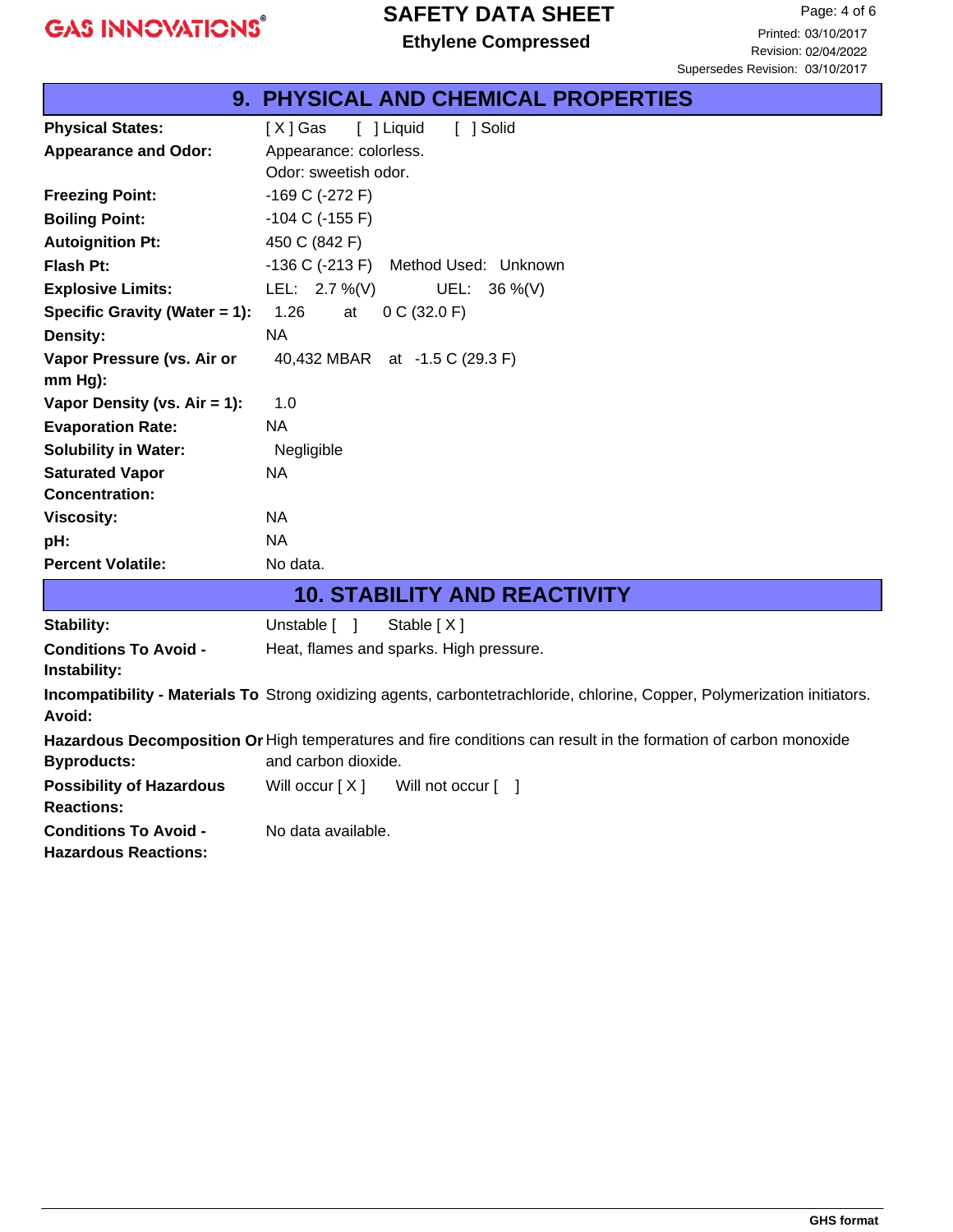#### **SAFETY DATA SHEET**

**Ethylene Ethylene Compressed**

Page: 5 of 6 Printed: 03/10/2017 Revision: 02/04/2022

|                                                                                                                         |                                                                                                                                                                                                      |                                                                                                                                                                                                                                |                                    |                           | Supersedes Revision: 03/10/2017                                                                                                                                                 |  |
|-------------------------------------------------------------------------------------------------------------------------|------------------------------------------------------------------------------------------------------------------------------------------------------------------------------------------------------|--------------------------------------------------------------------------------------------------------------------------------------------------------------------------------------------------------------------------------|------------------------------------|---------------------------|---------------------------------------------------------------------------------------------------------------------------------------------------------------------------------|--|
|                                                                                                                         |                                                                                                                                                                                                      | <b>11. TOXICOLOGICAL INFORMATION</b>                                                                                                                                                                                           |                                    |                           |                                                                                                                                                                                 |  |
| <b>Toxicological Information:</b>                                                                                       | Acute toxicity: No data available.                                                                                                                                                                   | Epidemiology: No information available.<br>Teratogenicity: No information available.<br>Reproductive Effects: No information available.<br>Mutagenicity: No information available.<br>Neurotoxicity: No information available. |                                    |                           |                                                                                                                                                                                 |  |
| <b>Irritation or Corrosion:</b>                                                                                         | No data available.                                                                                                                                                                                   |                                                                                                                                                                                                                                |                                    |                           |                                                                                                                                                                                 |  |
| <b>Sensitization:</b>                                                                                                   | No data available.                                                                                                                                                                                   |                                                                                                                                                                                                                                |                                    |                           |                                                                                                                                                                                 |  |
| Carcinogenicity:                                                                                                        | NTP? No                                                                                                                                                                                              | IARC Monographs? No                                                                                                                                                                                                            |                                    | <b>OSHA Regulated? No</b> |                                                                                                                                                                                 |  |
|                                                                                                                         |                                                                                                                                                                                                      | <b>12. ECOLOGICAL INFORMATION</b>                                                                                                                                                                                              |                                    |                           |                                                                                                                                                                                 |  |
| <b>General Ecological</b><br>Information:                                                                               |                                                                                                                                                                                                      | Environmental: No information available.<br>Physical: No information available.                                                                                                                                                |                                    |                           |                                                                                                                                                                                 |  |
| <b>Results of PBT and vPvB</b><br>assessment:                                                                           |                                                                                                                                                                                                      | No data available.                                                                                                                                                                                                             |                                    |                           |                                                                                                                                                                                 |  |
| <b>Persistence and</b><br>Degradability:                                                                                | No data available.                                                                                                                                                                                   |                                                                                                                                                                                                                                |                                    |                           |                                                                                                                                                                                 |  |
| <b>Bioaccumulative Potential:</b>                                                                                       | No data available.                                                                                                                                                                                   |                                                                                                                                                                                                                                |                                    |                           |                                                                                                                                                                                 |  |
| <b>Mobility in Soil:</b>                                                                                                | No data available.                                                                                                                                                                                   |                                                                                                                                                                                                                                |                                    |                           |                                                                                                                                                                                 |  |
|                                                                                                                         |                                                                                                                                                                                                      | <b>13. DISPOSAL CONSIDERATIONS</b>                                                                                                                                                                                             |                                    |                           |                                                                                                                                                                                 |  |
| <b>Waste Disposal Method:</b>                                                                                           | Do not attempt to dispose of residual or unused quantities. Return container to supplier.<br>Dispose of contents/containers in accordance with local/regional/national/international<br>regulations. |                                                                                                                                                                                                                                |                                    |                           |                                                                                                                                                                                 |  |
|                                                                                                                         |                                                                                                                                                                                                      | <b>14. TRANSPORT INFORMATION</b>                                                                                                                                                                                               |                                    |                           |                                                                                                                                                                                 |  |
| <b>LAND TRANSPORT (US DOT):</b><br><b>DOT Proper Shipping Name:</b><br><b>DOT Hazard Class:</b><br><b>UN/NA Number:</b> | Ethylene<br>2.1<br><b>UN 1962</b><br><b>FLAMMABLE GAS</b>                                                                                                                                            | <b>FLAMMABLE GAS</b>                                                                                                                                                                                                           |                                    |                           |                                                                                                                                                                                 |  |
| AIR TRANSPORT (ICAO/IATA):                                                                                              |                                                                                                                                                                                                      |                                                                                                                                                                                                                                |                                    |                           |                                                                                                                                                                                 |  |
| <b>ICAO/IATA Shipping Name:</b>                                                                                         |                                                                                                                                                                                                      | Not permitted on passenger aircraft.                                                                                                                                                                                           |                                    |                           |                                                                                                                                                                                 |  |
|                                                                                                                         |                                                                                                                                                                                                      | <b>15. REGULATORY INFORMATION</b>                                                                                                                                                                                              |                                    |                           |                                                                                                                                                                                 |  |
| EPA SARA (Superfund Amendments and Reauthorization Act of 1986) Lists                                                   |                                                                                                                                                                                                      |                                                                                                                                                                                                                                |                                    |                           |                                                                                                                                                                                 |  |
| CAS#                                                                                                                    | <b>Hazardous Components (Chemical Name)</b>                                                                                                                                                          | S. 302 (EHS)                                                                                                                                                                                                                   |                                    | S. 304 RQ                 | S. 313 (TRI)                                                                                                                                                                    |  |
| 74-85-1<br>Ethylene                                                                                                     |                                                                                                                                                                                                      | No                                                                                                                                                                                                                             | No                                 |                           | Yes                                                                                                                                                                             |  |
| CAS#                                                                                                                    | <b>Hazardous Components (Chemical Name)</b>                                                                                                                                                          |                                                                                                                                                                                                                                | <b>Other US EPA or State Lists</b> |                           |                                                                                                                                                                                 |  |
| 74-85-1<br>Ethylene                                                                                                     |                                                                                                                                                                                                      |                                                                                                                                                                                                                                |                                    |                           | TSCA: Yes - Inventory; CA PROP.65: No; CA TAC, Title 8:<br>TAC; MA Oil/HazMat: Yes; MI CMR, Part 5: No; NC TAP: No;<br>NJ EHS: Yes - 0873; NY Part 597: No; PA HSL: Yes - E; SC |  |

TAP: No; WI Air: No